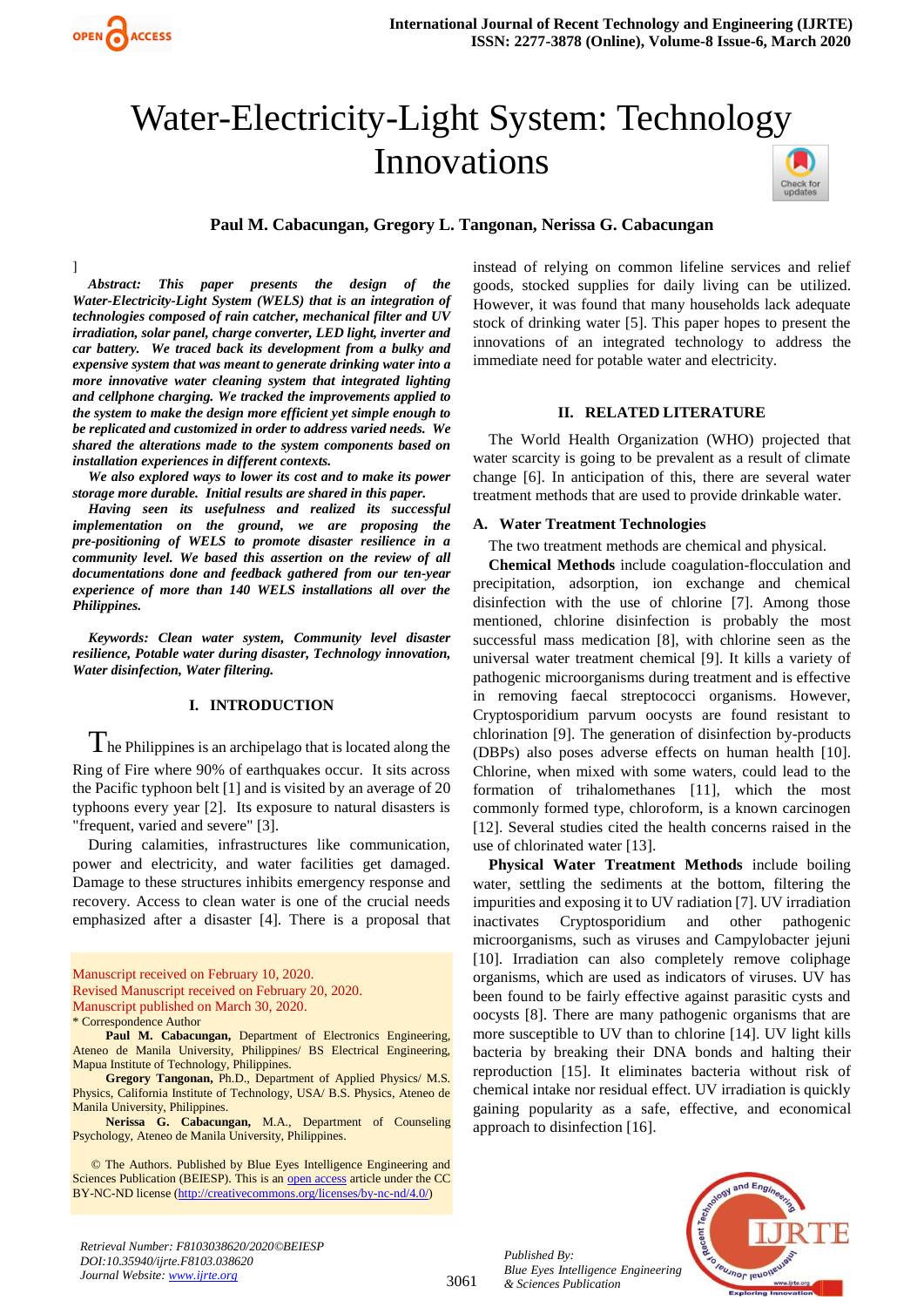However, the effectiveness of UV disinfection depends on the water being irradiated -- its depth, transmissivity and turbidity [17] and bacterial concentration [18]. Exposure to sub-lethal doses of UV opens the possibility of photo-reactivation of organisms [18].

Another physical method is ceramic filtration. Ceramic filtration reduces e-coli up to 99.9%. Use of ceramic water purifier (CWP) reduces MS2, a viral surrogate, by a mean of 90-99% in laboratory testing.

It also reduces diarrheal disease outcomes by approximately 40% in users versus non-users of CWP. In terms of durability, the filter maintains its effectiveness up to 44 months in field use. However, it was noted that there was decline in the use of CWP due to breakage of the ceramic filter coupled with limited availability of replacement parts and susceptibility to recontamination through improper handling [19].

#### **B. Water Treatment During Disaster**

Qu, Meng, Yu & You (2016) suggested that an onsite water supply technology that is portable, mobile, or modular is a more suitable and sustainable solution for disaster victims than transporting bottled water [20]. Liu, Zhang, Tang, Huang & Xiong (2010) pointed out that simple methods of water treatment play an important part in disaster rescues [21]. Sobsey, Stauber, Casanova, Brown and Elliot (2008) discussed that point-of-use (POU) water treatment technology empowers people and communities. They concluded that ceramic and biosand water filters are the most effective and have the greatest potential to become widely used and sustainable [22].

We integrated in WELS an off-the-shelf water technology that uses treatment methods found to be effective, based on literature, and a safe off-grid light and power source for use in disaster situation. This is one technology that can be used for community disaster resilience.

#### **III. METHODOLOGY**

This paper traces the innovations applied to WELS. We reviewed the reports, interview and personal notes, email exchanges and magazine articles. We recalled feedback given by the communities and innovations borne out of it. We shared lessons learned from the ten-year installation experiences.

We also conducted two experiments on WELS. The first aimed at finding cheaper and more efficient UV lamp alternatives. The other was meant to determine the feasibility of replacing the lead-acid batteries with lithium-ion for longer life span.

# **IV. PRE-DEPLOYMENT INNOVATION**

#### **A. Solar-Powered Atmospheric Water Generation and Purification System**

Sources of drinking water are scarce in many remote areas in the Philippines. This reality led to the conceptualization and fabrication of the Solar-Powered Atmospheric Water Generation and Purification System (SAWGAPS).

SAWGAPS harvests atmospheric air, condenses and converts it to potable water. Its initial set-up generated 18.3 liters of water in 24 hours with an average relative humidity of 69.2%. It consumed 25 kilowatt-hour of energy in 24

*Retrieval Number: F8103038620/2020©BEIESP DOI:10.35940/ijrte.F8103.038620 Journal Website: www.ijrte.org*

hours. All water samples collected, after passing through a ceramic filter and ultraviolet (UV) irradiation, were tested and found to conform to the Philippine National Standards for Drinking Water (PNSDW) [23].

The equipment can be powered by solar energy stored in ten 50-ampere-hour batteries with DC-AC converter. The battery system can also provide enough power to light up a bulb and charge cellular phones.

Major hurdles were encountered. The replication of the system proved to be challenging because some components had to be purchased abroad and putting them together was complicated. The converter had to be fabricated manually. It is not energy-efficient and water generation takes time. It is also bulky and heavy.

Despite the issues encountered, SAWGAPS led to the idea of putting together in one stand-alone system a portable water-cleaning device with provision for lighting and cellular phone charging. It gave birth to an integration of technologies in Water-Electricity-Light System (WELS).

## **B. Water-Electricity-Light System**

WELS is composed of off-the-shelf clean water system with provision for lighting and cellular phone charging. A 12-volt battery that is being powered by a 50-watt solar panel runs it. A 10-ampere solar charge controller monitors the solar charging. Its components are available locally.

The rainwater catcher stores water that can be gravity-fed into the system with a computed minimum pressure of 0.39 kilogram-Newtons per square-centimeter. This pressure is obtained when water tank is elevated at 4 meters high using a pipe with 1.27-centimeter-diameter. Another way is to pump the water into the three-stage filtering system. The first stage is the ceramic filtration that removes sediments. The next stage, an ion-exchange filtration, removes sulfates, nitrates and other impurities in water. The last stage -- activated carbon filtration -- improves the taste, color and turbidity and removes suspended elements like chlorine and some heavy metals. After filtering, water passes through an ultraviolet (UV) disinfection lamp where viruses, bacteria and protozoa are eradicated. It can clean and disinfect 4 liters of water per minute.

Lighting is integrated into the system with a 7-watt LED bulb. An outlet is available for emergency charging of one cellphone unit.

The cost of the whole system is reasonably affordable ranging from US\$600 to US\$700 depending on components included. This system illustrates a concrete way to build disaster resilience in a barangay or community level.

The operation diagram of the system is as follows.



*Published By: Blue Eyes Intelligence Engineering & Sciences Publication*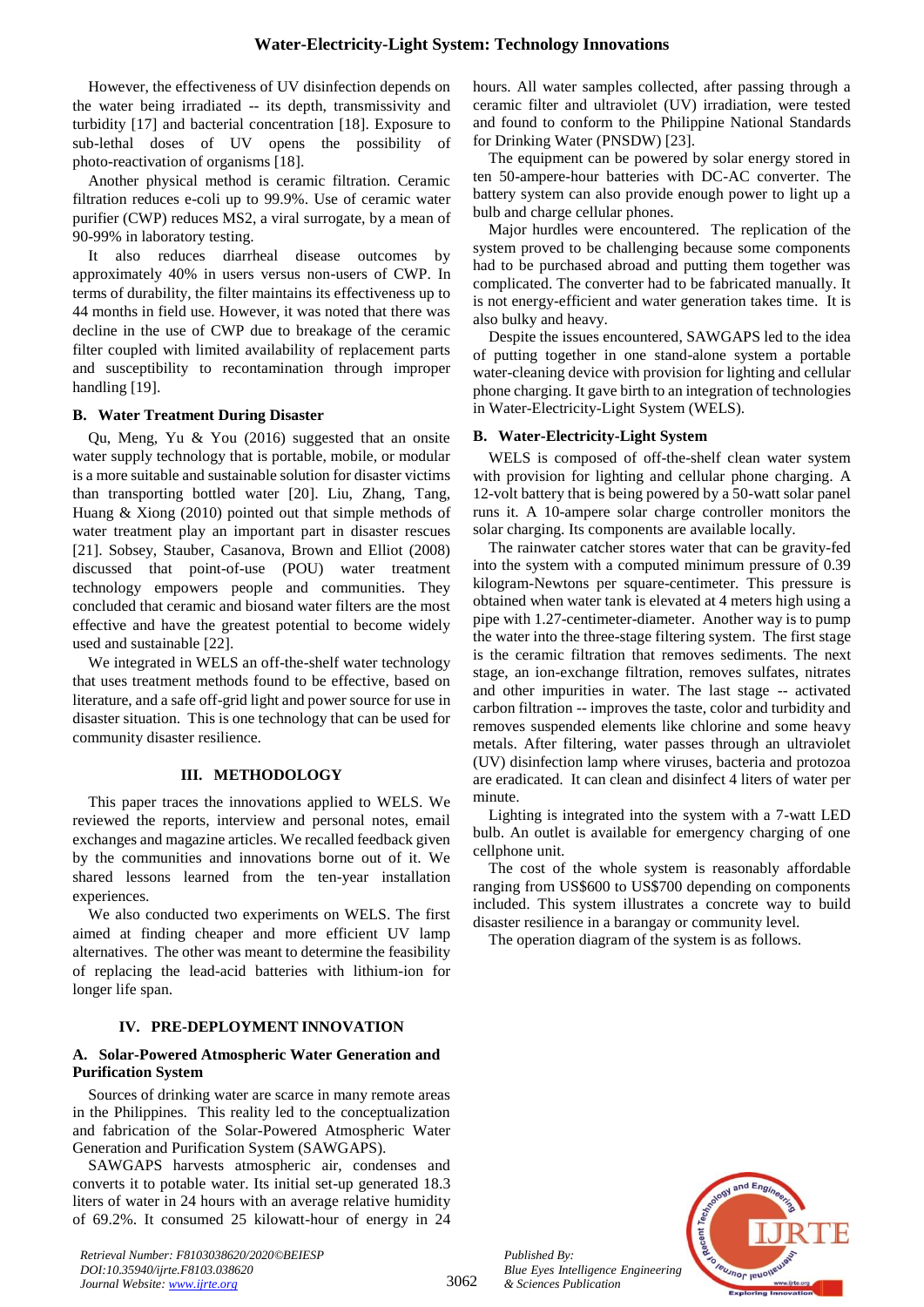

## **Fig. 1. Operation diagram of Water-Electricity-Light System**

## **V. DEPLOYMENTS OF INNOVATIVE WATER SYSTEM**

In ten years, more than 140 WELS have been installed in different parts of the Philippines (National Capital Region or NCR, Luzon, Visayas and Mindanao).

The first installation of WELS in a disaster area was in Cagayan de Oro (CDO) in the aftermath of typhoon Sendong (Washi) in 2011. It was a post-disaster installation meant to clean the municipal water. WELS was attached to a water tank that was being brought around on top of an elf truck to ration drinking water. WELS gave added assurance that the water from the tank passed through further cleaning and disinfection. Water can also be fetched at nighttime with the integration of lighting. An outlet for cellular phone charging was also available.



# **Fig. 2. Post-disaster WELS installation on an elf truck in Cagayan De Oro**

Several days after the calamity hit the area, some Manila-based water companies brought in a Portable Treatment Plant (PTP). The CDO residents initially expressed apprehensions to drink water from it because it sourced water from the river, where locals knew a number of dead bodies were found. They preferred the WELS. When the PTP eventually gained acceptance, the WELS was transferred to Iligan City, the next affected town.

In 2013, the havoc caused by an earthquake in Bohol made drinking water scarce. WELS was connected to damaged

*Retrieval Number: F8103038620/2020©BEIESP DOI:10.35940/ijrte.F8103.038620 Journal Website: www.ijrte.org*

water pipes. While aftershocks were still happening, WELS installation was in progress and drinking water was made available immediately after.

The following month, typhoon Yolanda (Haiyan) left Tacloban without potable water and without any elevated water storage facility. This gave birth to the idea of fabricating a PVC pump to push water into the WELS.

The past post-disaster experiences changed the approach to pre-positioning of critical assets -- rain catcher, mechanical filters and UV irradiation, solar panels, charge converters, LED lights, inverter, and car battery. These pre-positioned systems used an elevated storage of 800- to 1200-liter water to eliminate any need for submersible pumps to efficiently flow water through the filters. The system flow was limited to the recommended value of 4 liters per minute to ensure the effectiveness of UV irradiation for disinfection. We did water quality tests before and after filtering using water kits that were brought onsite. Sample water kit was seen in Figure 3 showing excellent results after cleaning and disinfection.



## **Fig. 3.Water testing kits indicate results of contaminated (upper level) and cleaned water (lower level)**

Pre-positioning of solar power for off-grid communities was considered a very expensive proposition, because the solar panels were costly, payback period was considered prohibitive. For communities with these systems, WELS provided a powerful example of creating Disaster Resilient Systems. Post disaster delivering of 100 liters of water to communities in a timely way comes at 100 times or more the pre-disaster costs. After one disaster, being the only Barangay with clean water, LED lights, and battery charging establishes that this is an approach to Understanding Risk and Building Resilience at the community level. The solar powering system, even when there is no rain, continues to deliver LED lights, cooling fans, and everyday cellular phone battery charging. We engineered the design so the system load does not discharge the battery below one half its capacity for improved battery life.

All WELS installations included training in system operation, maintenance, and repair, with complete materials list. A tarpaulin showing the components and maintenance procedures, together with the installer's contact details, was also posted in the installation site for easy reference.

# **VI. POST-DEPLOYMENT INNOVATIONS**

#### **A. Component Adaptations**

Deployment experiences in different areas gave rise to more innovations in the components to make the system more adaptable to the community's varied contexts.



*Published By: Blue Eyes Intelligence Engineering & Sciences Publication* 

3063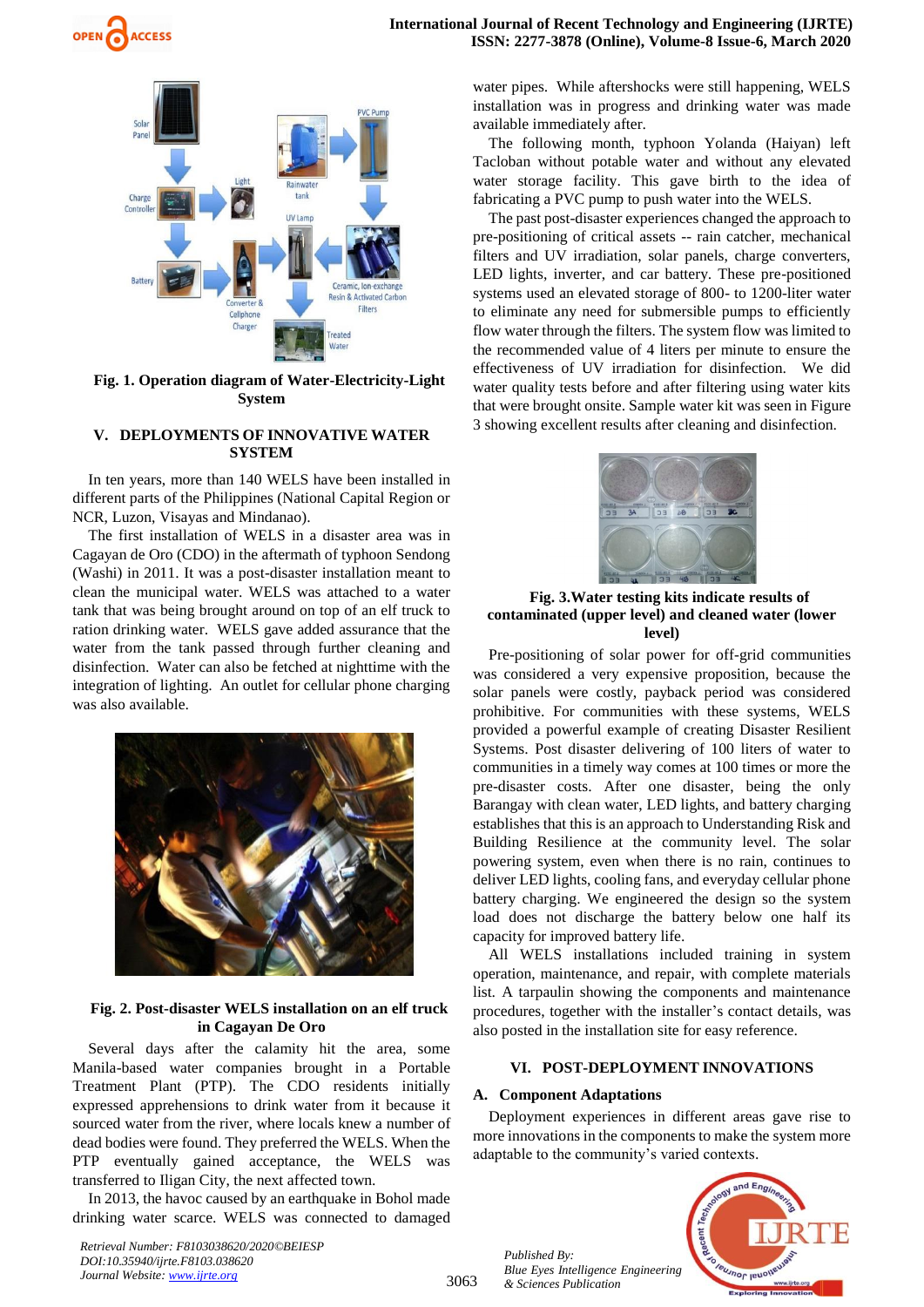Continuous development was applied to WELS to keep abreast with new technologies available in the market. What follows are the processes of improvements done.

Power Source. WELS started with grid electrical powering. Installation in off-grid communities necessitated that the unit run by solar powering with the use of poly-crystalline panel at the start then to a more efficient and cheaper monocrystalline. Transport of solar panel was a concern – it is bulky and its glass cover is prone to breakage. It was realized that the three-ampere solar panel can be replaced with a second-hand pedal-powered alternator. Mechanical charging of batteries using stationary bike and pulley belt with an alternator was found to be more powerful as it generated four to seven amperes by moderate to fast peddling. It can charge and prolong the life of the battery during rainy season.

**Energy Storage.** The lead-acid car battery used for the first set-up dried up easily and had to be replaced every two years. A maintenance-free battery was better but it was big and heavy. In order to miniaturize the system, a smaller motorcycle battery was used.

**DC-AC Converter**. The first WELS unit used an imported 300-watt 110-volt DC-AC converter, which was expensive. It was replaced by a 100-watt inverter which was later reduced to a 75-watt. What was found most durable was a recent off-the-shelf 500-watt inverter with built-in 5-volt DC phone charger. It has better heat dissipation because of aluminum body and wider operational power range.

**Electrical Wiring**. Flat cord was used in the initial set-up. Later, a THHN#14 copper stranded wire proved to be more durable. It has better conductivity and is readily available in the market compared to other materials.

**Intelligent Electronic System**. Bulky electronic battery monitor consumed too much energy. When it was removed, direct connection to the battery was successful. A charge controller that was more energy-efficient gave the needed monitoring.

**LED Light**. The light that was initially used was a 10- watt low intensity LED bulb. Then, 10- and 7-watt AC lights were tried out. After some time, the bulb was replaced by a 7-watt DC light so it can be DC-powered and did not have to run through a converter. Another alternative is a more efficient smart 5-watt bulb. Now, a smart light bulb with built-in battery is used because it can also readily serve as flashlight during disaster.

**Emergency Cellphone Charging**. A duplex power outlet intended for UV lamp and cellphone charging was changed to a single outlet. This prevented "octopus connection" and excessive use of power for non-emergency charging of other devices. This gave priority to use of power for cleaning water. Emergency cellphone charging can be done before and after cleaning water.

**Water Storage Facility**. The initial design entailed construction of elevated rainwater harvesting facility to gravity-feed water through the WELS filters. Without elevated structure, we used a do-it-yourself PVC pump to suck in water from any water collecting container or source and manually pump it into the system for cleaning without any need for electrical power.

We also suggested the use of a series of 200-liter plastic drums, instead of a concrete or stainless water storage to

lower the costs. These drums can be on the ground, positioned under existing downspout or improvised downspout (with the use of use of tarpaulin). Note that only drums that used to contain edible substances, like cooking oil or vinegar, and not toxic chemicals, like paint thinner, were purchased for this purpose. Bottom series connection was used with 5-centimeter height standing pipe inside the drum to prevent the sediments from settling at the bottom of the drum and block the drain. The connection was done in such a way that the drums can be disassembled and isolated from each other for easy maintenance cleaning. It used union fitting and ball valves.

A pre-filtration system was put on the downspout and/or on the roof gutter. The drums were covered properly. The drum cover was cut in the middle and the two half covers were connected with stainless hinges or cable tie for easy opening. Cheesecloth was put on top of the cover to prevent dirt from entering the drum. The cloth was secured by a pull nylon cord lock.

After few installations, it was observed that a stationary clean water system restricted accessibility. Those who did not have their own storage facility encountered problem in transporting the water. Thus, a more portable clean water system was designed. This system can be put in a wheeler or tricycle or back-pack and attached to a pump.

**Connections and Fittings**. Stored water from elevated structures is usually gravity-fed into the WELS. However, water pressure would be greatly dependent on the height of elevation. At least 3 to 4 meters in height from the water outlet is required. In places where elevation of structure is not high enough, an electric pump, with at least 100-watt power, can be used to push water into the WELS unit. To strengthen water pressure, we avoided plumbing corners because bends in the pipes weaken pressure. PVC pipes can be replaced with water hose for smooth water flow.

Another resourceful solution is the fabrication of PVC pump. This pump has minimal use of angled pipes and the inlet/outlet pipes used are 1.27 centimeter in diameter. To increase suction power of the pump, local technicians of Valenzuela, Metro Manila suggested the use of water pressure gasket instead of O-ring from a PVC union fitting. This change strengthened the pump and brought down the cost of fabrication. With the use of this pump, rainwater and tap water can be cleaned and transferred to 20-liter containers.

**Filter and Disinfectant**. The basic system started with an off-the-shelf water cleaning kit composed of three stages of filtration. Each stage is enclosed in a canister. Later on, a single canister for the 3-stage filtration is made available in the market. The new model is cheaper and easier to assemble. Before, we were using washable ceramic filters that could last long but very fragile; now, non-fragile disposable particulate filters are also available in the market.

This basic filtration system is attached to a UV lamp for ultraviolet disinfection. This UV lamp is enclosed in a stainless canister, consumes 6 watts of power and has 254 nanometer peak wavelength, which is needed in order to optimally kill microorganisms.



*Retrieval Number: F8103038620/2020©BEIESP DOI:10.35940/ijrte.F8103.038620 Journal Website: www.ijrte.org*

*Published By:*

*& Sciences Publication*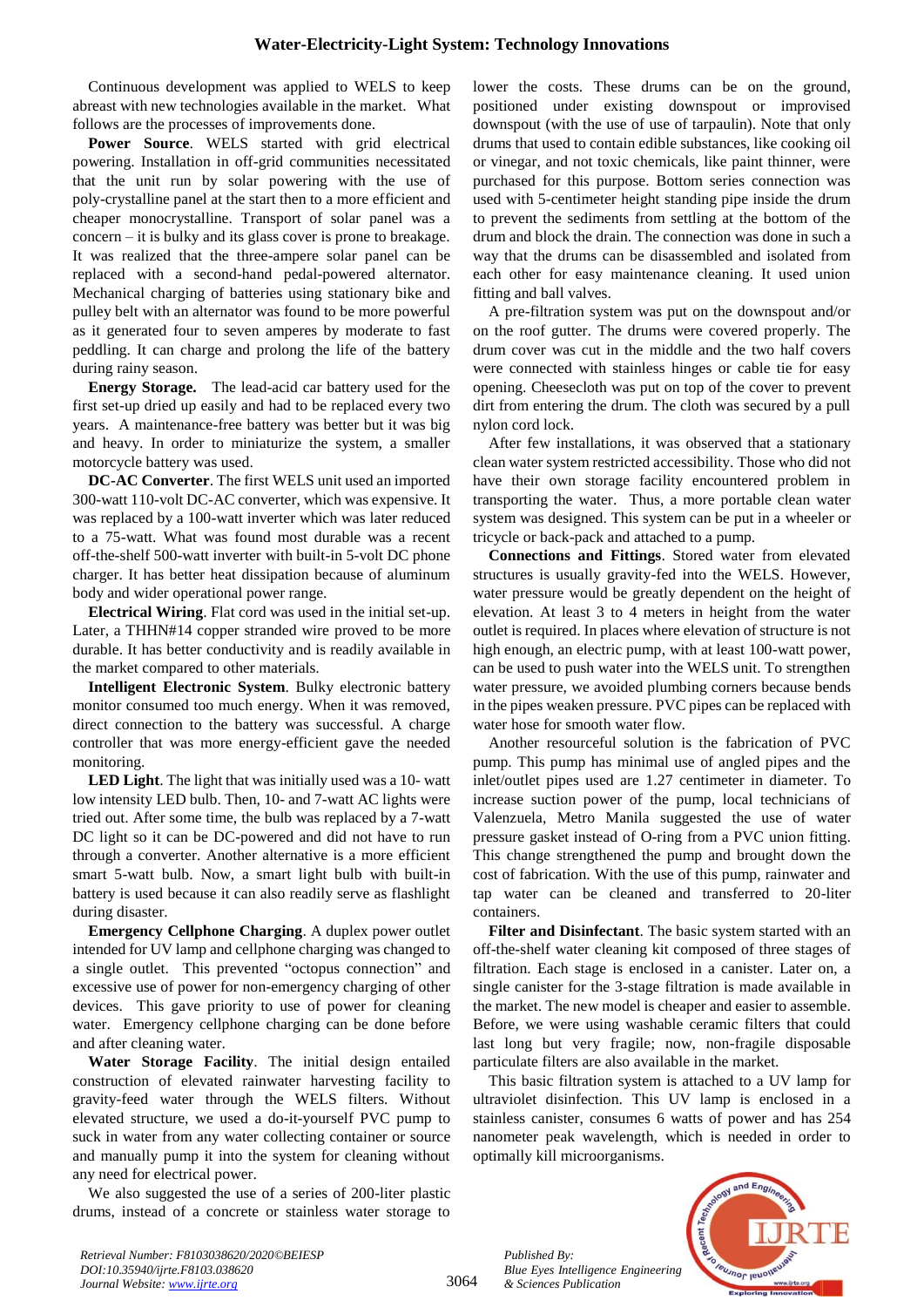

The system put together filtration and disinfection. Fittings to connect the different components of the system are also improved from galvanized iron to stainless fittings. The PVC pipe and goose neck outlet have been replaced with translucent continuous hose to easily detect dirt and provide flexibility without sacrificing flow rate.

**Water Sensor System**. Water sensor system was added to the installation done in a parochial school in Marikina. The sensors detected water level in the rainwater harvesting facility and measured the acidity (pH), electric conductivity (EC), turbidity or total dissolved solids in water. Once acceptable parameters are not met, an electronic gate valve opens to release water outside the harvesting facility. These helped maintain water quality in conformance with the PNSDW. They were remotely monitored using an Arduino micro-controller and a GSM module. The module sent data in a website designed to indicate monitoring parameters.

**Water Testing Kit**. Water testing kit was made available during installation. Bringing water sample to a microbiology laboratory was costly and could cause delay. Portable test kits can immediately detect presence of coliform, e-coli, chlorine and pesticide in water. Use of water testing kit identifies contaminated water sources and verifies water quality before and after passing through WELS.

**Quick Response (QR) Coding**. QR code is reflected in the tarpaulin and in the manual of operations. Scanning this QR code allows access to a repository of data about WELS components, operation, maintenance and troubleshooting methods. Updates on the technology and records of past deployments and feedback can also be found.

#### **B. Component Experimentation**

**Energy Storage.** The use of lithium-ion battery, to replace the motorcycle battery, is currently being studied. These batteries are smaller and lighter but if several of these are connected and arranged to match the needed ampacity and voltage, which is 12 voltage, the battery system has almost the same cost, 25% less volume and a little more than half the weight of a motorcycle battery.

Twenty-four lithium-ion batteries were configured in two ways. The first one was arranged with three groups of 8 cells in parallel that were connected in series. This was labeled as 'Not Configured'. We observed that the first group of batteries connected closest to the LED bulb drained the fastest, so the batteries were reconfigured. This time, the first group was composed of 9 batteries in parallel, the second group with 8 and the last with 7. These three groups were put in series. This was the 'Configured' set-up.



**Fig. 4. Lithium-ion battery system and Lead-acid motorcycle battery**

*Retrieval Number: F8103038620/2020©BEIESP*

*DOI:10.35940/ijrte.F8103.038620 Journal Website: www.ijrte.org*

Initial results showed that the lithium-ion battery system's actual ampacity is greater than that of the motorcycle battery. With the same loading, lithium-ion lasted longer than the motorcycle battery. Upon improving its configuration, it lasted a little more than 3 hours longer. Both batteries have the same charging time. These batteries have low maintenance demand due to ease in battery cell replacement. The comparative table follows.

|                       | Table- I: Comparison between lead-acid and |
|-----------------------|--------------------------------------------|
| lithium-ion batteries |                                            |

|                                                   | <b>Motorcycl</b><br>e<br>Lead-acid<br><b>Battery</b>   | Lithium-ion<br><b>Battery</b><br>(Not<br>configured)   | Lithium-<br>ion<br><b>Battery</b><br>(Configur<br>ed)  |
|---------------------------------------------------|--------------------------------------------------------|--------------------------------------------------------|--------------------------------------------------------|
| <b>Physical</b>                                   |                                                        |                                                        |                                                        |
| Weight                                            | 1,768<br>grams                                         | 968 grams                                              | 968 grams                                              |
| Volume                                            | 917 sq.cm.                                             | 685 sq.cm.                                             | 685 sq.cm.                                             |
| Price (Php)                                       | $600$ to<br>1,000                                      | 600 to 1,000                                           | $600$ to<br>1,000                                      |
| Performanc<br>e                                   |                                                        |                                                        |                                                        |
| Expected                                          | 86                                                     | 61                                                     | 61                                                     |
| Energy                                            | watt-hours                                             | watt-hours                                             | watt-hours                                             |
| Measured<br>Energy in<br><b>Actual Test</b>       | 10.5<br>watt-hours                                     | 22.75<br>watt-hours                                    | 33.25<br>watt-hours                                    |
| % of Actual<br>Measured vs.<br>Expected<br>Energy | Actual<br>energy is<br>12% of the<br>rated<br>capacity | Actual<br>energy is<br>37% of the<br>rated<br>capacity | Actual<br>energy is<br>54% of the<br>rated<br>capacity |
| Time lasted<br>with 7-watt<br>LED bulb            | 1.5 hours                                              | 3.25 hours                                             | 4.75 hours                                             |
| Actual<br>Ampacity                                | 0.9<br>ampere-<br>hours                                | 2 ampere-<br>hours                                     | 3 ampere-<br>hours                                     |

**Water Disinfectant.** The UV disinfection lamp is the most expensive part of the WELS unit. To lower down the system's cost, the use of fish aquarium UV sterilizer lamp was explored. Three different brands and wattages of aquarium UV sterilizer lamps  $-5$ , 7 & 11 watts  $-$  with the same killing wavelength of 254 nanometer, were used. The 11-watt-lamp was the one that can fit in the same canister as the conventional UV disinfection lamp so it was the only one subjected to experimentation. It has the same specification in terms of wavelength but is almost 75% cheaper. Its prolonged use revealed almost the same energy consumption, with a spike at the start but leveled off in the long run. Longer experimentation period is required to determine if it also has the same durability. Experimentation to determine durability is beyond the scope of this paper. The two UV lamps are compared below.

*Published By: Blue Eyes Intelligence Engineering & Sciences Publication* 



3065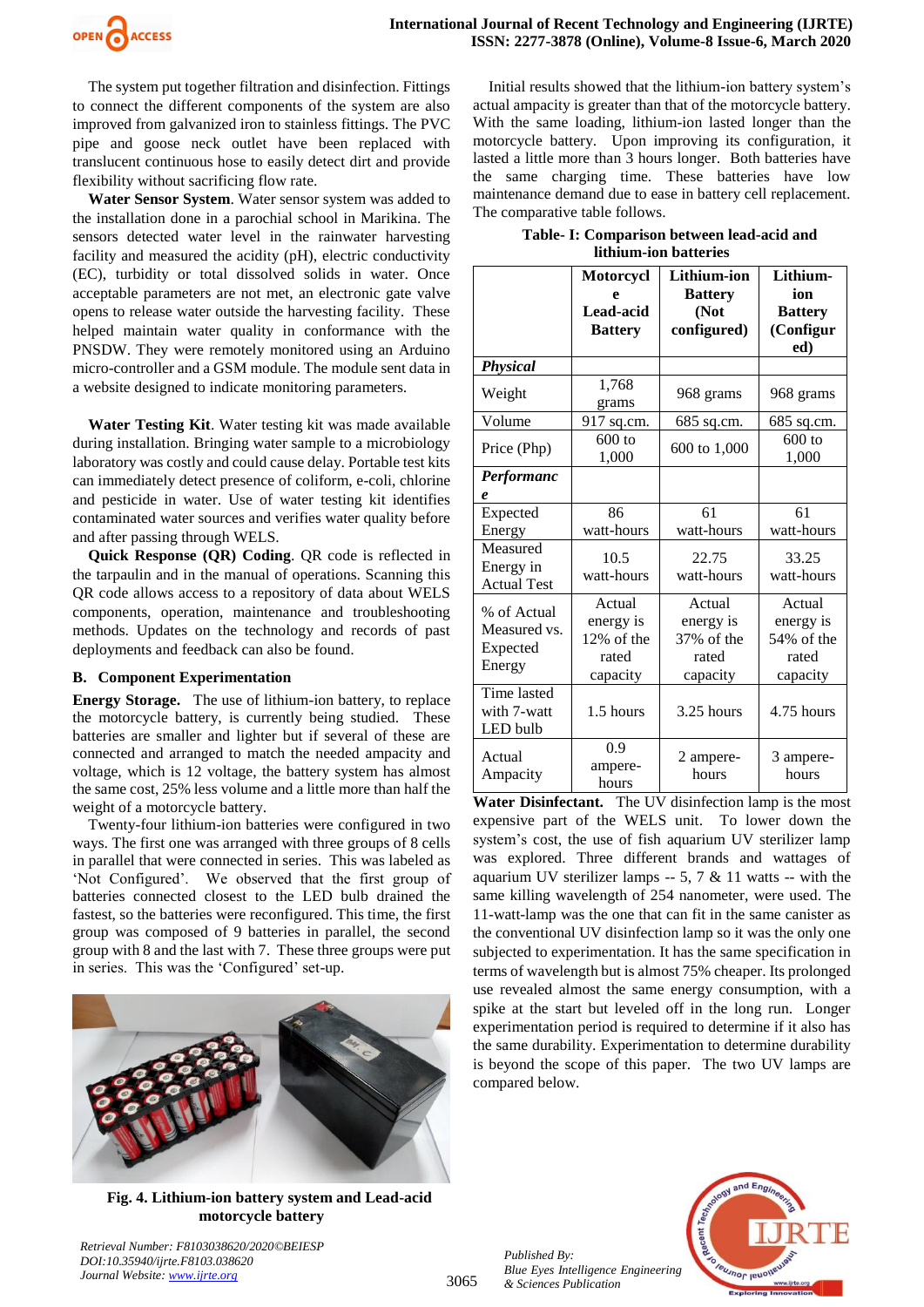| Table- II: Comparison between UV disinfection for |  |  |
|---------------------------------------------------|--|--|
| drinking water and for aquarium                   |  |  |

|             | <b>Time lasted</b>         | <b>Price</b> |  |
|-------------|----------------------------|--------------|--|
|             |                            | (Php)        |  |
| 6-watt      | 3 hrs. 30 mins. (lithium)  |              |  |
| drinking    | 1 hr. 30mins. (lead-acid)  | 2,500.00     |  |
| water UV    |                            |              |  |
| 11-watt     | 3 hrs. 15 mins. (lithium)  | 649.00       |  |
| aquarium UV | 1 hr. 30 mins. (lead-acid) |              |  |

## **VII. RESULT AND DISCUSSION**

The Water-Electricity-Light System (WELS) is an improved and innovative system that evolved from its original concept prototype SAWGAPS. It is more affordable and easily transportable making it readily deployable in disaster-stricken areas. It offers a water technology design that can immediately address the crucial need for drinking water; proven by its successful installation as a disaster response effort in several provinces in the Philippines.

All its components are available in local hardware stores so onsite pre-disaster fabrication is feasible and replication of the system can be done. Trainings in communities showed that personnel without technical or plumbing skills could easily learn and understand WELS operation and repair. Some trainees even gave suggestions to further improve the system. We can anticipate that future deployments can still open up for further innovation of the system.

Alterations and improvements in some WELS components and changes in the installation procedures were done to adapt to the context of the deployment site. This shows the system's flexibility to suit varied site conditions.

Having gained promising initial results from experimentation on power source and UV lamp, we look forward to a more efficient system that can help strengthen community resilience.

#### **VIII. CONCLUSION AND RECOMMENDATIONS**

As recommended by the World Health Organization, hazard mapping can be done to identify areas prone to natural disasters [25]. Once identified, it is recommended that disaster-prone communities be made aware of the value of having WELS as pre-positioned assets for disaster preparedness and community resilience. It can clean water from damaged pipes, disinfect municipal water being rationed in water tanks or fire trucks, and clean rainwater from a storage facility. Do-it-yourself pumps can address lack of elevated water storage facility. Water test kits continue to confirm that water quality after passing through WELS is according to set standards. If WELS were installed in evacuation centers or secured common facilities, it can provide access to drinking water when municipal water system is damaged. It is easily transportable and its components are readily available in local stores. The system can run off-grid. Lighting and cellphone charging are integrated and can prove to be useful in disaster situations. Its flexibility and adaptability for deployment in different contexts proved its appropriateness for disaster response and resilience.

Community-recipients' feedback on past installations led to innovations and customization of the design. Improvements to the system can best be maximized if WELS would be installed before disaster strike. Pre-positioning installation for community resilience would allow better planning to provide appropriate customization.

WELS has gone through an innovative development from a drinking water generation device and has improved its design for more efficient operation. Experimentation conducted to lower the system's cost and to make its power storage more durable revealed promising initial results. This means that WELS can be made more affordable and portable for deployment in barangay level. Power storage can be made more efficient to operate longer off-grid. WELS can serve as a model for water technology that can be easily replicated and pre-positioned to address crucial need for drinking water, especially in time of disaster.

#### **ACKNOWLEDGMENT**

This paper is made possible with the help of people and institutions who believe that installation of WELS can ease the difficult access to clean water.

We express our appreciation to the University Research Council (URC) of the Ateneo de Manila University and Coastal Cities at Risk in the Philippines (CCARPH)/ International Development Research Center (IDRC) for granting financial support to come up with this paper and to explore further developments of the WELS.

We are thankful to the community-recipients and benefactors who believed in the effectiveness of WELS in responding to varied water needs, especially during disaster. Special thanks goes to the Ateneo de Manila University Disaster Response and Management (Ateneo DReAM) Team who sponsored installations and referred some benefactors.

We are grateful to those who volunteered and assisted during the installations. We extend our appreciation to those who contributed to the improvement of the system.

We are indebted to the Ateneo Innovation Center (AIC) for serving as a hub for WELS development since its initial conceptualization stage until its actual deployments in different parts of the Philippines. Our profound gratitude goes to the AIC Team headed by Mr. Carlos Oppus and the research staff composed of Reymond Cao, Salvador Granada Jr., Lawrence Ibarrientos, Kerwin Caballas, Charmaine Sy and Joshua Canonoy.

Our most heartfelt gratitude goes to God for answering our prayer to be His instrument in providing clean water to our brothers and sisters who live in remote and disaster-stricken areas. Ad Majorem Dei Gloriam.

# **REFERENCES**

*Published By:*

*& Sciences Publication* 

1. *The world factbook. East Asia Southeast Asia: Philippines.* Central Intelligence Agency. [Online]. Available: [https://www.cia.gov/library/publications/the-world-factbook/geos/rp.ht](https://www.cia.gov/library/publications/the-world-factbook/geos/rp.html) [ml](https://www.cia.gov/library/publications/the-world-factbook/geos/rp.html)

2. *Information on disaster risk reduction of the member countries: Philippines.* Asian Disaster Reduction Center (ARDC). [Online]. Available: [https://www.adrc.asia/nationinformation.php?NationCode=608&Lang](https://www.adrc.asia/nationinformation.php?NationCode=608&Lang=en&NationNum=14) [=en&NationNum=14](https://www.adrc.asia/nationinformation.php?NationCode=608&Lang=en&NationNum=14)

3. M. Capistrano. Natural disaster reduction: National response and international cooperation. [Online]. Available: <https://www.adrc.asia/countryreport/PHL/PHLeng98/index.html>



*Retrieval Number: F8103038620/2020©BEIESP DOI:10.35940/ijrte.F8103.038620 Journal Website: www.ijrte.org*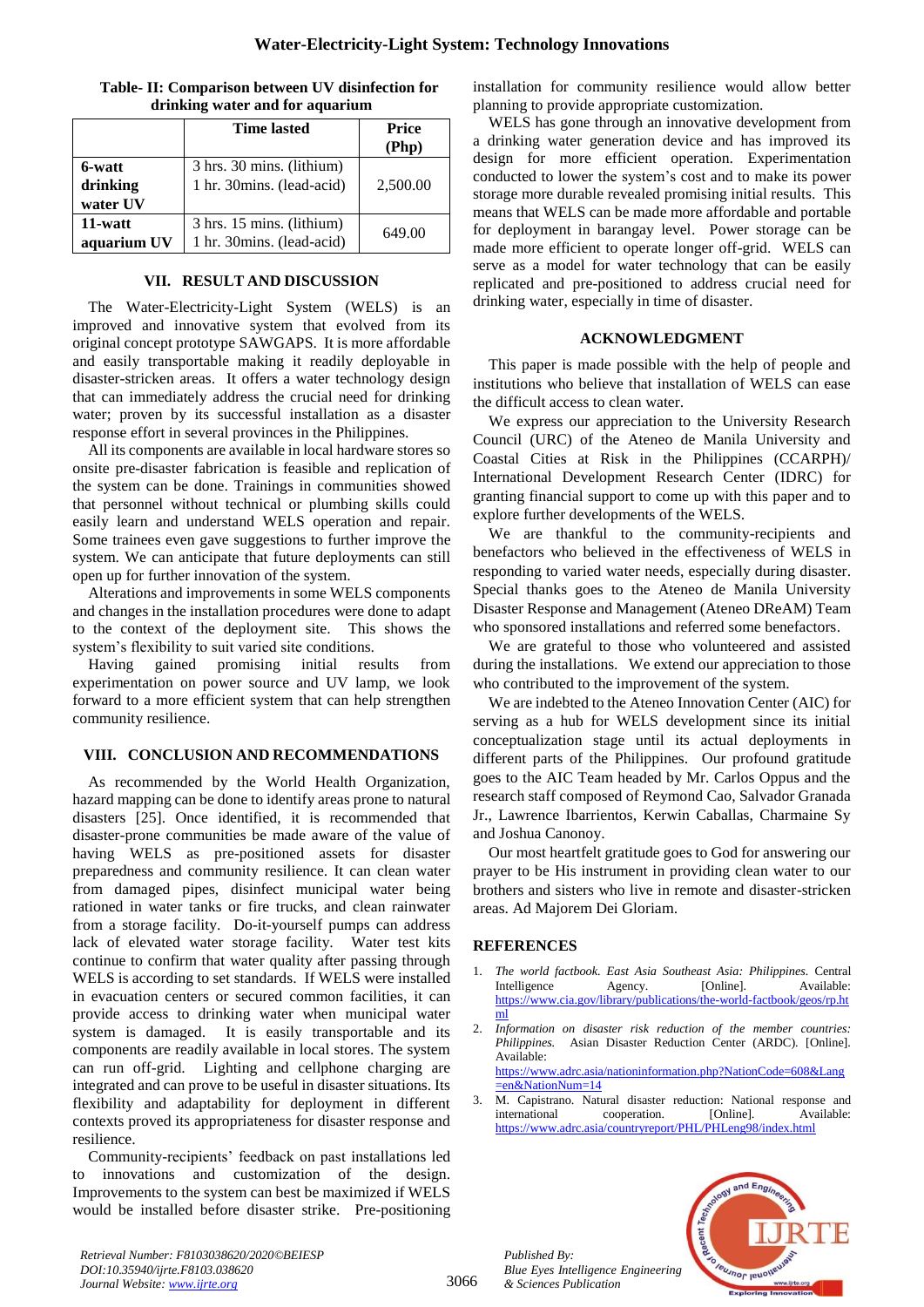

- 4. Nasronudin, Juniastuti, R.H. Oktamia, and M.I. Lusida. (2012, December 1). Infectious diseases after tsunami Aceh (Indonesia) experience. Journal of Disaster Research. [Online]. 7(6). 754-75. experience. *Journal of Disaster Research*. [Online]. Available: [https://www.fujipress.jp/jdr/dr/dsstr000700060754/?highlight=clean%](https://www.fujipress.jp/jdr/dr/dsstr000700060754/?highlight=clean%20water%20disaster) [20water%20disaster](https://www.fujipress.jp/jdr/dr/dsstr000700060754/?highlight=clean%20water%20disaster)
- $\overline{K}$ . Meguro. (2017, March 20). Basic study on appropriate ways to hold reserves to continue domestic life after large-scale earthquakes. *Journal of Disaster Research*. [Online]. 12(2), 368-377. Available: <https://www.fujipress.jp/jdr/dr/dsstr001200020368/>
- 6. (2017, December). Health emergency and disaster risk management: water, sanitation and hygiene. *Health Emergency and Disaster Risk Management Fact Sheets.* [Online]. Available: [https://www.who.int/hac/techguidance/preparedness/risk-management](https://www.who.int/hac/techguidance/preparedness/risk-management-wash-december2017.pdf)[wash-december2017.pdf](https://www.who.int/hac/techguidance/preparedness/risk-management-wash-december2017.pdf)
- 7. *Treatment technologies, household water treatment and safe storage research*. World Health Organization. [Online]. Available: [https://www.who.int/household\\_water/research/technologies\\_intro/en/](https://www.who.int/household_water/research/technologies_intro/en/)
- 8. S.D. Freese and D.J. Nozaic. (2007, December). Chlorine: Is it really so bad and what are the alternatives? *Water Institute of South Africa* (special edition) [Online]. 30(50). Available: (special edition) [Online]. 30(50). Available: [https://www.researchgate.net/publication/228724404\\_Chlorine\\_Is\\_it\\_r](https://www.researchgate.net/publication/228724404_Chlorine_Is_it_really_so_bad_and_what_are_the_alternatives) [eally\\_so\\_bad\\_and\\_what\\_are\\_the\\_alternatives](https://www.researchgate.net/publication/228724404_Chlorine_Is_it_really_so_bad_and_what_are_the_alternatives)
- 9. L. Franken. (2005, November*). The application of ozone technology for public health and industry*. Food Safety and Security. [Online]. Available: [https://pdfs.semanticscholar.org/1a89/aad497ae413c03722d5ba5f2f4bc](https://pdfs.semanticscholar.org/1a89/aad497ae413c03722d5ba5f2f4bc14e904aa.pdf)

[14e904aa.pdf](https://pdfs.semanticscholar.org/1a89/aad497ae413c03722d5ba5f2f4bc14e904aa.pdf)

- 10. A.H. Havelaar, A.E. De Hollander, P.F. Teunis, E.G. Evers, H.J. Van Kranen, J.F. Versteegh, *et al.* (2000, April 1). Balancing the risks and benefits of drinking water disinfection: disability adjusted life-years on the scale. *Environmental Health Perspectives.* [Online]. 108(4), 315-321. Available: ://ehp.niehs.nih.gov/doi/10.1289/ehp.00108315
- 11. J.J. Rook. (1974). Formation of haloforms during chlorination of natural waters. *Water Treatment and Examination* 23(2): 234. In: S.D. Freese and D.J. Nozaic. (2004). Chlorine: Is it really so bad and what are the alternatives? *Water Institute of South Africa.* (special edition). [Online]. 30(50). Available: [http://www.wrc.org.za](http://www.wrc.org.za/)
- 12. M.J. Pieterse. (1988). The potential health risk of trihalomethanes in drinking water: a perspective. *S. Afr. J*. *Sci.*, 84: 166-170. In: S.D. Freese and D.J. Nozaic. (2004). Chlorine: Is it really so bad and what are the alternatives? *Water Institute of South Africa.* (special edition). [Online]. 30(50). Available: [http://www.wrc.org.za](http://www.wrc.org.za/)
- 13. K. Gopal, S.S. Tripathy, J.L. Bersillon, and S.P. Dubey. (2007, February 9). Chlorination byproducts, their toxicodynamics and removal from drinking water. *Journal of Hazardous Materials.* [Online]. 140(1-2), 1-6. Available: [http://www.sciencedirect.com/science/article/abs/pii/S0304389406012](http://www.sciencedirect.com/science/article/abs/pii/S0304389406012878) [878](http://www.sciencedirect.com/science/article/abs/pii/S0304389406012878)
- 14. M.D. Sobsey. (1989). Inactivation of health-related microorganisms in water by disinfection processes. *Water Sci. Technol*., 21(179). In: S.D. Freese and D.J. Nozaic. (2004). Chlorine: Is it really so bad and what are the alternatives? *Water Institute of South Africa.* (special edition). [Online]. 30(50). Available: [http://www.wrc.org.za](http://www.wrc.org.za/)
- 15. S. Salman. (2004, May). Ultraviolet radiation: Knowing all the facts for effective water treatment. *Water Conditioning Purification Mag*. 46(5): 11-13.
- 16. S.C. Wang and Y.H. Liu. (2008, January). High-power-factor electronic ballast with intelligent energy-saving control for ultraviolet drinking-water treatment systems. *IEEE Transactions on Industrial Electronics*. 55(1).
- 17. R.G. Qualls, S.F. Osseff, J.C.H. Chang, M.H. Dorfman, D.C. Dumais and J.D. Johnson. (1985). Factors controlling sensitivity in ultraviolet disinfection for secondary effluent. *J. Water Poll. Cont. Fed.,* 57: 1006-1011. In: S.D. Freese and D.J. Nozaic. (2004). Chlorine: Is it really so bad and what are the alternatives? *Water Institute of South*  Africa. (special edition). [Online]. 30(50). Available: [http://www.wrc.org.za](http://www.wrc.org.za/)
- 18. B. Moreno, F. Boni, O. Fernandez, J.A. Martinez and M. Astigarraga. (1997). The disinfection of wastewater by ultraviolet light. *Water Sci. Technol.* 35(11): 233-235. In: S.D. Freese and D.J. Nozaic. (2004). Chlorine: Is it really so bad and what are the alternatives? *Water Institute of South Africa.* (special edition). [Online]. 30(50). Available: [http://www.wrc.org.za](http://www.wrc.org.za/)
- 19. J.M. Brown. (2007). *Effectiveness of Ceramic Filtration for Drinking Water Treatment in Cambodia.* University of North Carolina at Chapel Hill. [Online]. Available: [https://sswm.info/sites/default/files/reference\\_attachments/BROWN%2](https://sswm.info/sites/default/files/reference_attachments/BROWN%202007%20Effectiveness%20of%20Ceramic%20Filtration%20in%20Cambodia.pdf)

[02007%20Effectiveness%20of%20Ceramic%20Filtration%20in%20C](https://sswm.info/sites/default/files/reference_attachments/BROWN%202007%20Effectiveness%20of%20Ceramic%20Filtration%20in%20Cambodia.pdf) [ambodia.pdf](https://sswm.info/sites/default/files/reference_attachments/BROWN%202007%20Effectiveness%20of%20Ceramic%20Filtration%20in%20Cambodia.pdf)

- 20. J. Qu, X. Meng, H. Yu and H. You. (2016, September). A triangular fuzzy TOPSIS-based approach for the application of water technologies in different emergency water supply scenarios. *Environmental Science and Pollution Research.* 23(17): 17277–17286.
- 21. Z. Liu, L. Zhang, T. Tang, G.R. Huang, H.Y. Xiong. (2010, December) Systematic review of water treatment technologies in the natural disaster stricken area. Zhonghua Liu Xing Bing Xue Za Zhi. 31(12): 1421-4.
- 22. M.D. Sobsey, C.E. Stauber, L.M. Casanova, J.M. Brown, M.A. Elliott. (2008). Point of use household drinking water filtration: A practical, effective solution for providing sustained access to safe drinking water in the developing world. *Environmental Science Technology*. 42(12): 4261–4267.
- 23. P.M. Cabacungan, J.C. Cheng, D.C. Landoy, A.C. Silang, R.A. Buenafe, G.L. Tangonan, *et al* (2009, February 20). Solar-powered atmospheric generation and purification system. Paper presented at the 2nd International Conference on Humanoid, Nanotechnology, Information Technology, Communication and Control, Environment and Management, Diamond Hotel, Philippines
- 24. K. Born and A. Laupacis. (2012, December). Public engagement in Ontario's hospitals – Opportunities and challenges.:Patient-centered care. *Healthcare Quarterly*. [Online]. Volume 15 (Special Issue).
- Available:<https://www.longwoods.com/product/download/code/23159><br>25. Pre-Disaster Activities. World Health Organization. [Online]. 25. *Pre-Disaster Activities*. World Health Organization. [Online]. Available:

[https://www.who.int/water\\_sanitation\\_health/hygiene/emergencies/em](https://www.who.int/water_sanitation_health/hygiene/emergencies/em2002chap3.pdf) [2002chap3.pdf](https://www.who.int/water_sanitation_health/hygiene/emergencies/em2002chap3.pdf)

#### **AUTHORS' PROFILE**



**Paul M. Cabacungan** M.S. Electronics Engineering, Ateneo de Manila University, Philippines/ BS Electrical Engineering, Mapua Institute of Technology, Philippines

#### **PUBLICATIONS**

2019 – Aug 19-21, International Symposium on Multi-media and Communication Technology, in Quezon City, Philippines, Presented Paper: "Intelligent Sensors and Monitoring System for Low-cost Phototherapy Light for Jaundice Treatment", Authors: Paul M. Cabacungan, Carlos M. Oppus, Jeremie E. De Guzman, Gregory L. Tangonan, Ivan B. Culaba, Nerissa G. Cabacungan,

2016 – May 23-26, 3rd International Conference on Industrial Engineering, Management Science and Applications, in Jeju-Island, South Korea, Presented Paper: "A feasibility study and design of biogas plant via improvement of waste management and treatment in Ateneo de Manila University" Authors: Salvador Granada, Roberto Preto, Teresita Perez, Carlos Oppus, Gregory Tangonan, Paul Cabacungan

2015 – April 7-9, IEEE Tenth International Conference on Intelligent Sensors, Sensor Networks and Information Processing (ISSNIP), Singapore, Presented Paper: Towards a Web-based Decision System for Philippine Lakes with UAV Imaging, Water Quality Wireless Network Sensing and Stakeholder Participation" Authors: D. B. Solpico, N. J. C. Libatique, G. L. Tangonan, C. M. Favila, J. L. E. Honrado, M. A. Cua, T. R. Perez, L. C. D. J. Macaraig, and M. Syson, P. M. Cabacungan1, G. Girardot, C. A. F. Ezequiel.



**Gregory Tangonan** Ph.D. Applied Physics/ M.S. Physics, California Institute of Technology, USA/ B.S. Physics, Ateneo de Manila University, Philippines

#### **PUBLICATIONS**

2019 - Intelligent Sensors and Monitoring System for Low-cost Phototherapy Light for Jaundice Treatment, Authors: Paul M Cabacungan, Carlos M Oppus, Jeremie E De Guzman, Gregory L Tangonan, Ivan B Culaba, Nerissa G Cabacungan

2014 - UAV aerial imaging applications for post-disaster assessment, environmental management and infrastructure development, Authors: Carlos Alphonso F Ezequiel, Matthew Cua, Nathaniel C Libatique, Gregory L Tangonan, Raphael Alampay, Rollyn T Labuguen, Chrisandro M Favila, Jaime Luis E Honrado, Vinni Canos, Charles Devaney, Alan B Loreto, Jose Bacusmo, Benny Palma

2012 - A study on ocular and facial muscle artifacts in EEG signals for BCI

applications, Authors: Carmina E Reyes, Janine Lizbeth C Rugayan, Carl Jason, G Rullan, Carlos M Oppus, Gregory L Tangonan



*Retrieval Number: F8103038620/2020©BEIESP DOI:10.35940/ijrte.F8103.038620 Journal Website: www.ijrte.org*

3067

*Published By: Blue Eyes Intelligence Engineering & Sciences Publication*